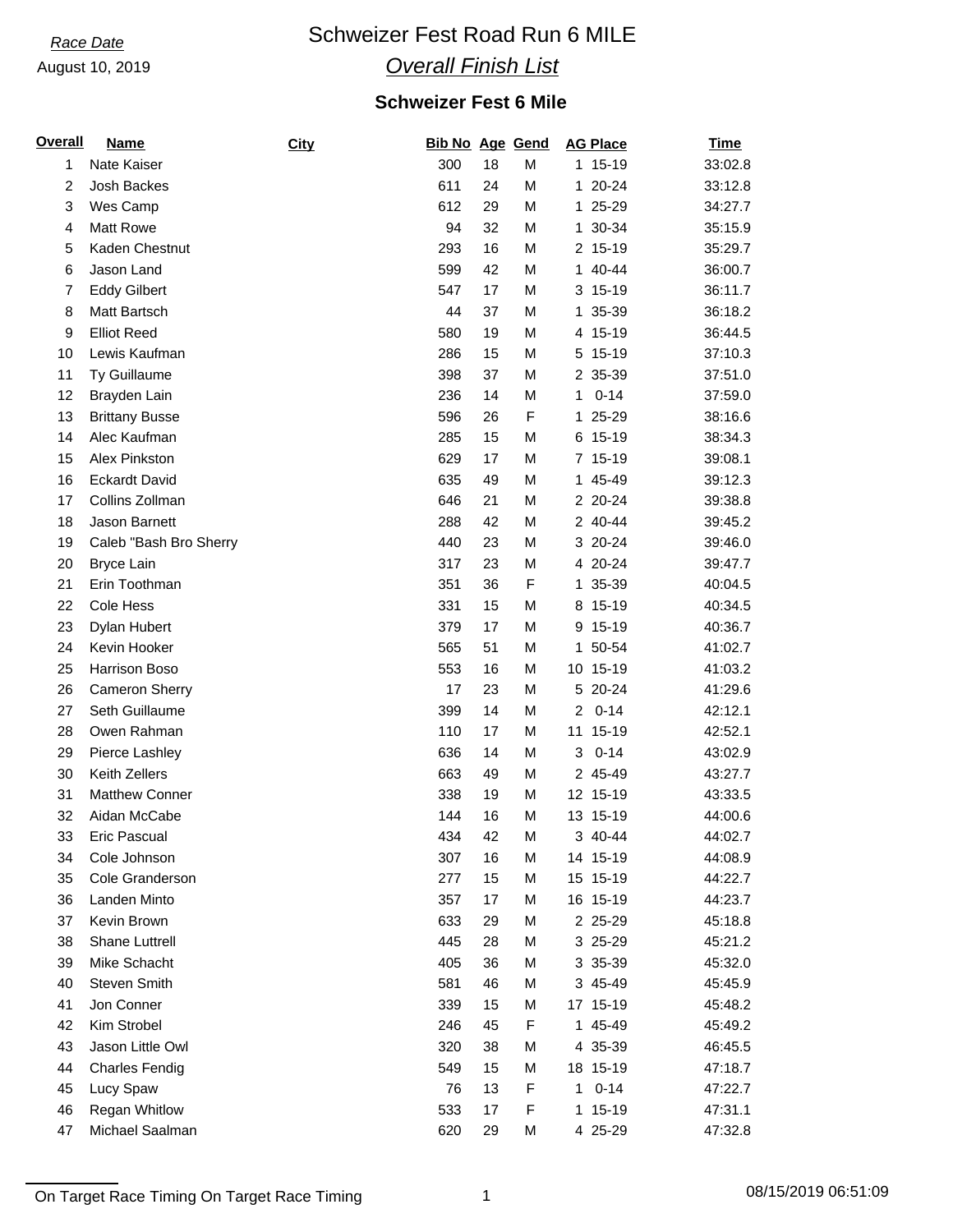### August 10, 2019

# **Race Date Schweizer Fest Road Run 6 MILE**

## *Overall Finish List*

## **Schweizer Fest 6 Mile**

| <b>Overall</b> | <b>Name</b>              | City | <b>Bib No Age Gend</b> |    |   | <b>AG Place</b> | <b>Time</b> |
|----------------|--------------------------|------|------------------------|----|---|-----------------|-------------|
| 48             | <b>Beatriz Gazcon</b>    |      | 353                    | 46 | F | 2 45-49         | 47:45.8     |
| 49             | Athena Goffinet          |      | 422                    | 26 | F | 2 25-29         | 47:57.5     |
| 50             | jill Kaiser              |      | 302                    | 15 | F | 2 15-19         | 48:07.5     |
| 51             | Jason Crandall           |      | 637                    | 48 | М | 4 45-49         | 48:26.6     |
| 52             | Jaxon Naviaux            |      | 632                    | 15 | M | 19 15-19        | 48:43.5     |
| 53             | Jason Powell             |      | 265                    | 49 | M | 5 45-49         | 48:48.1     |
| 54             | <b>Blakely Greer</b>     |      | 576                    | 12 | F | $0 - 14$<br>2   | 48:49.8     |
| 55             | <b>Brittany Waninger</b> |      | 489                    | 27 | F | 3 25-29         | 48:59.8     |
| 56             | Dakota Emerson           |      | 551                    | 15 | F | 3 15-19         | 49:01.9     |
| 57             | Mike Denton              |      | 575                    | 42 | М | 4 40-44         | 49:03.5     |
| 58             | Abraha Abraha            |      | 555                    | 17 | М | 20 15-19        | 49:14.0     |
| 59             | Jeremy Olliges           |      | 541                    | 17 | М | 21 15-19        | 49:14.8     |
| 60             | Logan Patrick            |      | 540                    | 15 | M | 22 15-19        | 49:15.7     |
| 61             | Kaylee Dixon             |      | 643                    | 16 | F | 4 15-19         | 49:19.5     |
| 62             | Donald Knieriem          |      | $\overline{c}$         | 68 | M | 60-69<br>1      | 49:20.5     |
| 63             | <b>Father Tony</b>       |      | 598                    | 37 | M | 5 35-39         | 49:24.4     |
| 64             | <b>Rosemary Peters</b>   |      | 556                    | 15 | F | 5 15-19         | 49:29.9     |
| 65             | Sarah Richard            |      | 72                     | 39 | F | 2 35-39         | 49:39.3     |
| 66             | Adrianna Oxley           |      | 244                    | 21 | F | 20-24<br>1.     | 49:45.5     |
| 67             | Kassidy Lingenfelter     |      | 89                     | 24 | М | 6 20-24         | 50:22.8     |
| 68             | Jason Combs              |      | 442                    | 40 | M | 5 40-44         | 50:24.1     |
| 69             | Johnny Newton            |      | 66                     | 55 | M | 55-59<br>1.     | 50:40.6     |
| 70             | <b>Bill Magee</b>        |      | 467                    | 32 | M | 2 30-34         | 50:44.7     |
| 71             | Elizabeth Dauby          |      | 462                    | 19 | F | 6 15-19         | 50:50.5     |
| 72             | Savannah Roach           |      | 634                    | 29 | M | 5 25-29         | 51:09.9     |
| 73             | Heidi Zellers            |      | 82                     | 35 | F | 3 35-39         | 51:10.8     |
| 74             | <b>Taylor James</b>      |      | 154                    | 17 | M | 23 15-19        | 51:26.6     |
| 75             | Lauren Herman            |      | 153                    | 24 | F | 2 20-24         | 51:29.3     |
| 76             | Seivan Braffet-Joiner    |      | 552                    | 14 | M | $0 - 14$<br>4   | 51:39.1     |
| 77             | John Pfieffer            |      | 483                    | 51 | M | 2 50-54         | 51:41.5     |
| 78             | Lee Broadley             |      | 282                    | 50 | М | 3 50-54         | 52:43.1     |
| 79             | Hannah Harpenau          |      | 88                     | 23 | F | 3 20-24         | 52:52.3     |
| 80             | David Brune              |      | 354                    | 57 | M | 2 55-59         | 53:01.8     |
| 81             | <b>Favor Pate</b>        |      | 526                    | 38 | F | 4 35-39         | 53:31.1     |
| 82             | <b>Gary Fisher</b>       |      | 380                    | 33 | M | 3 30-34         | 54:21.7     |
| 83             | Dustie Hayden            |      | 79                     | 34 | F | 1 30-34         | 54:27.1     |
| 84             | Sophia Jones             |      | 544                    | 14 | F | $0 - 14$<br>3   | 54:42.6     |
| 85             | Ashlyn McGary            |      | 424                    | 13 | F | $0 - 14$<br>4   | 55:19.9     |
| 86             | Karen LaMar              |      | 71                     | 34 | F | 2 30-34         | 55:43.8     |
| 87             | Delaney Emerson          |      | 550                    | 15 | F | 7 15-19         | 55:49.7     |
| 88             | Janet Lautner            |      | 461                    | 62 | F | 60-69<br>1.     | 55:51.9     |
| 89             | Alie Hedinger            |      | 378                    | 29 | F | 4 25-29         | 57:05.9     |
| 90             | Chase James              |      | 25                     | 17 | M | 24 15-19        | 57:07.4     |
| 91             | Rodney Spaw              |      | 75                     | 43 | М | 6 40-44         | 57:28.5     |
| 92             | <b>WESLEY WEBER</b>      |      | 187                    | 48 | М | 6 45-49         | 57:54.1     |
| 93             | Chris Thornton           |      | 444                    | 51 | М | 4 50-54         | 57:59.7     |
| 94             | <b>Dexter Snow</b>       |      | 537                    | 15 | М | 25 15-19        | 58:47.8     |
|                |                          |      |                        |    |   |                 |             |

On Target Race Timing On Target Race Timing 2 08/15/2019 06:51:09